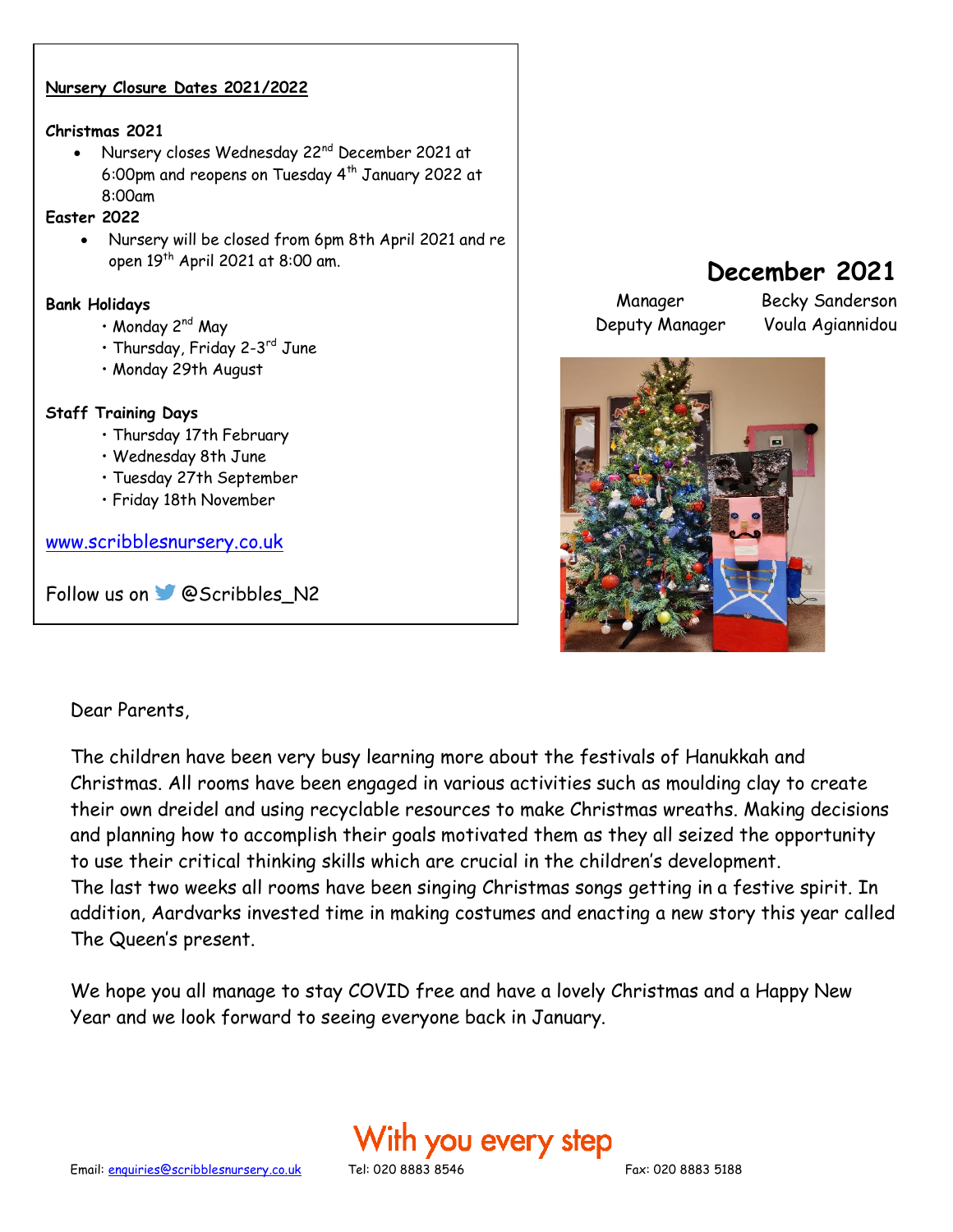# **Staff**

We are pleased to welcome Lekeisha Mills to Scribbles. Lekeisha is Level 3 qualified with years of daycare experience and she will be working with Koalas and Wombats team in the afternoons.

Welcome also to Shaceria Cotton who is joining us as a lunchtime cover. Shaceria is Level 2 qualified and will be joining Lemurs team.

Ellie is a Level 3 student on placement with us from Barnet College. She is currently studying for her Level 3 qualification and is currently based in Aardvarks.

Sadly after 8 years at Scribbles Janet, our chef, has left to move abroad. Janet has been a key member of our team and we will all miss her happy personality and delicious cooking. We wish her all the best for her new adventure.

We are currently recruiting for a new chef and hope to have someone in position for when we return in January.

# **Staff Training**

On our last training day staff spent time renewing their Food Hygiene, Food Allergy and Health and Safety qualifications and Melissa, Claudia and Mitzi have just renewed their Paediatric First Aid training

Please see the nursery closure dates for next years training days

### **Updating Your Contact Details**

Please can we remind you that if you have recently moved, changed phone numbers or changed your emergency contacts then please let us know so we can update our records. It is important that we hold the correct information for you so if any thing has changed then please email us with the new details. If you would like to check what details we hold for you then please contact Becky or Voula on 0208 883 8546 and we can go through this with you.